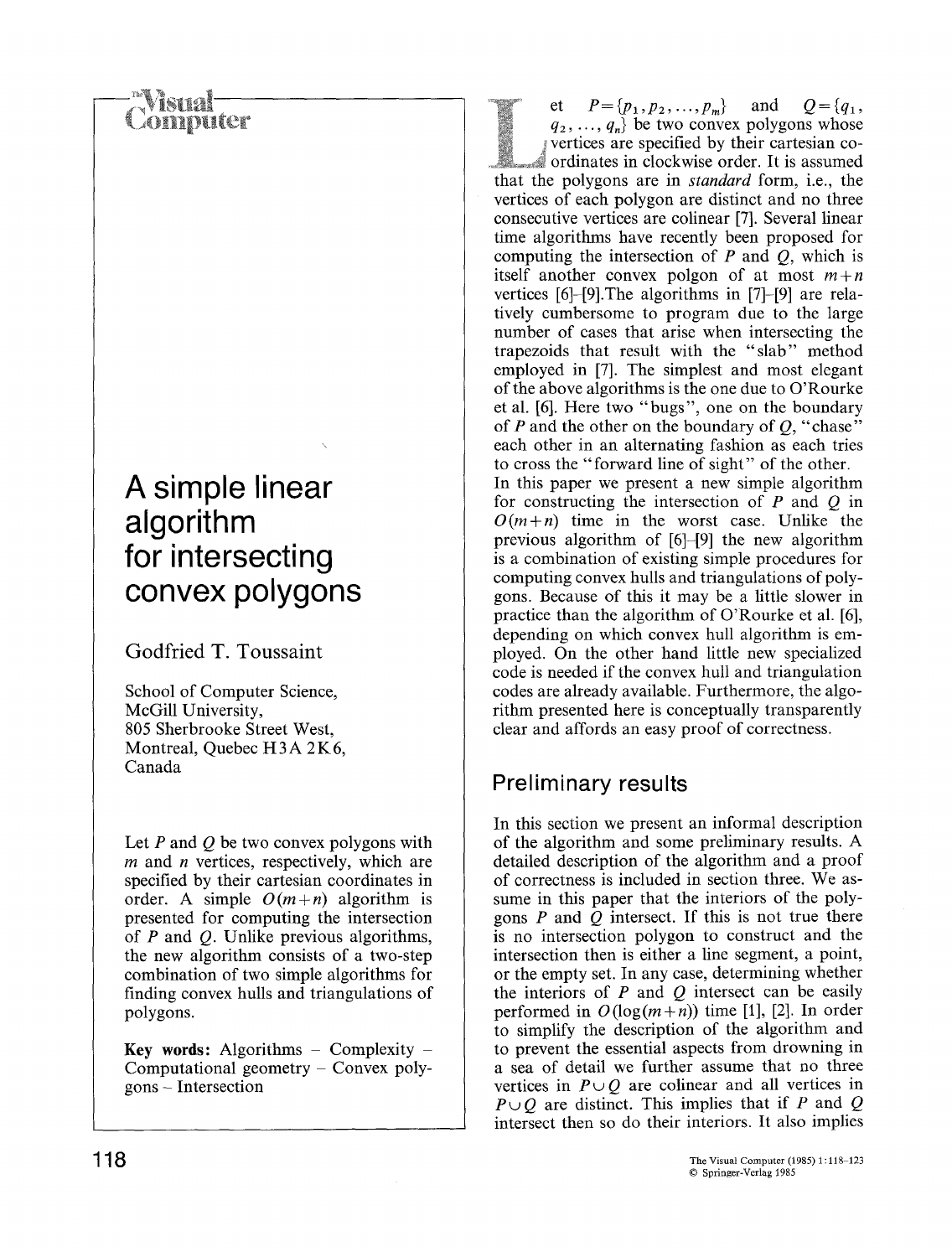

that if the boundaries of  $P$  and  $Q$  intersect the intersection points do not coincide with vertices of P or Q. Special case tests can be included for the "singularities" that arise when this assumption is not made and these are similar for all the algorithms outlined above [6]-[9]. A very clear exposition on handling these cases is given by O'Rourke et al. [6].

Consider then two polygons  $P$  and  $Q$  whose boundaries intersect and construct the convex hull of their union (Fig. 1). Let the boundaries of P and  $Q$  intersect at  $k$  intersection points  $I_1, I_2, \ldots, I_k$  indexed in clockwise order. The boundaries of  $P$ ,  $Q$ , and the convex hull of  $P$  and *Q, CH(P* $\cup$ *Q)*, partition the plane into 2k+1 bounded regions: the convex intersection region  $(I_1, \ldots, I_2, \ldots, I_k, \ldots)$ , k regions where P and Q lie outside  $P \cap Q$  ( $P_{st}$  associated with  $I_s$  and  $I_t$ , and  $Q_{uv}$  associated with  $I_u$  and  $I_v$ ) and k "pockets"  $K_1, K_2, \ldots, K_k$  where a pocket  $K_v$  is associated with I<sub>n</sub> and is in the region inside  $CH(P \cup Q)$  but outside  $P \cup Q$ . With each pocket  $K_v$  we associate a bridge which is an edge of  $CH(P\cup Q)$ , denoted by  $B_v(p_{i_v}q_{j_v})$ , and which joins vertex  $p_{i_v}$  of P with vertex  $q_{j_0}$  of Q. The algorithm for computing  $P \cap Q$ can now be described informally as the following three-step procedure: first construct the convex hull of  $P \cup Q$ , then for each bridge  $B_i$  find its corresponding intersection point  $I_i$ , and finally "merge" the corresponding polygonal chains that connect adjacent intersection points.

We now prove some lemmas that we will need to prove the correctness of the algorithm described in section three. Let  $L(u, v)$  denote the directed line through  $u$ , and  $v$  in the direction  $u$ ,  $v$  and let  $RH(u, v)$  denote the closed half-plane to the right of  $L(u, v)$ .

The following lemma has been proved by Guibas et al. [4] using a powerful new framework involving convolutions (a special case of fiber products) of polygons. We include an alternate elementary proof here for completeness.

**Lemma** 1. *If P and Q intersect there exists a unique mutual one-to-one correspondence between the*  bridges *of CH(* $P \cup O$ *) and the* intersection points *of*  $P \cap Q$ *.* 

*Proof.* Let  $B(p_i, q_i)$  be a bridge and refer to Fig. 2.  $L(p_i, q_j)$  must be a line of support for both P and Q. Furthermore  $P$  and  $Q$  must both lie in  $RH(p_i, q_i)$ . Trace P in a clockwise manner starting



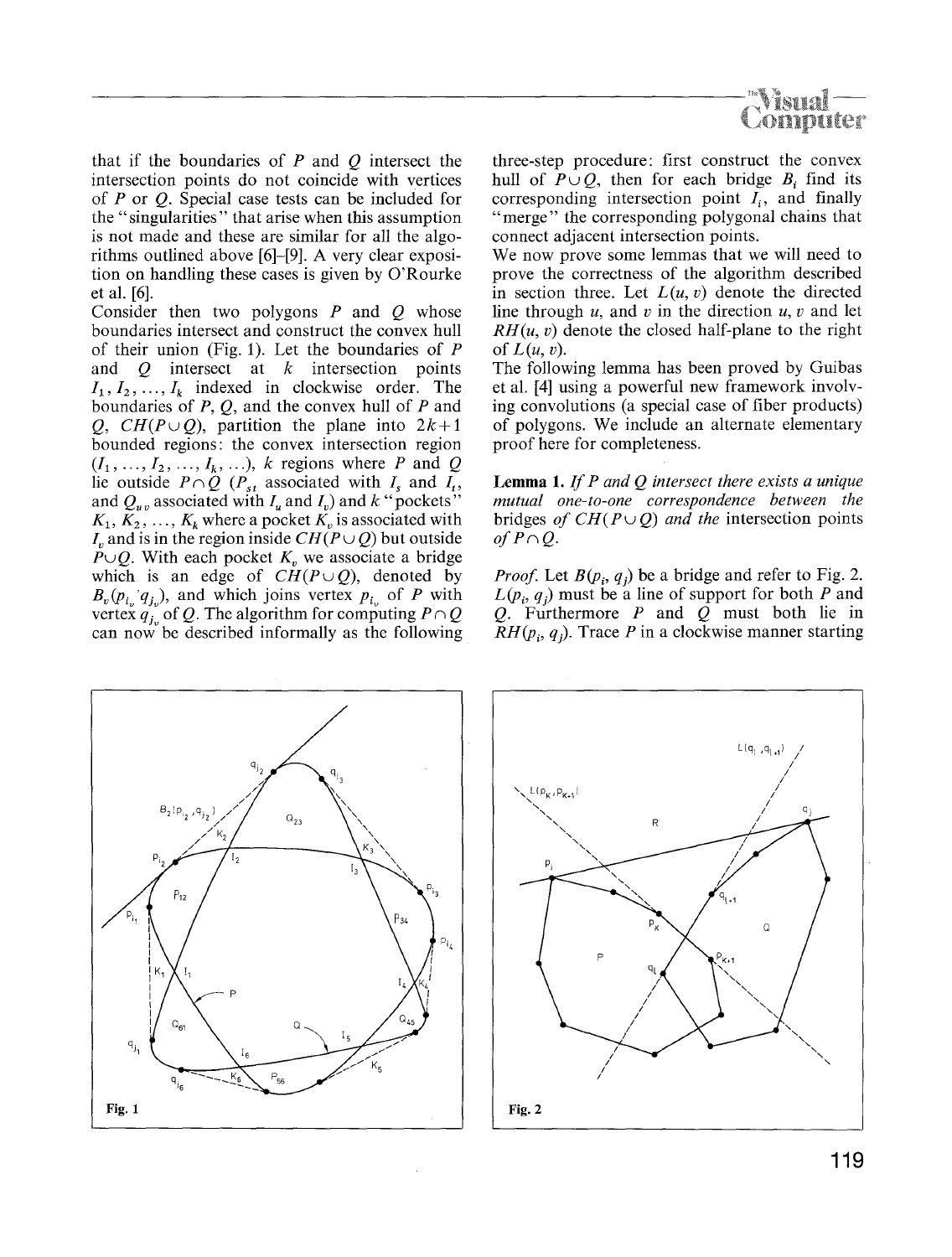# omputer

at  $p_i$  until an edge of P intersects an edge of Q at *I*. Similarly trace  $Q$  in a counter-clockwise manner starting at  $q_i$  until an edge of  $Q$  intersects an edge of P. From convexity it follows that this intersection point is also I and thus I corresponds to  $B(p_i, q_i)$ . On the other hand assume that I is some intersection point between edge  $p_k p_{k+1} \in P$ and  $\overline{q_i q_{i+1}} \in Q$ . Since  $P \in RH(p_k, p_{k+1})$  and  $Q \in RH(q_i, q_{i+1})$  it follows that no edge of P or Q other than  $p_k p_{k+1}$  and  $q_l q_{l+1}$  may intersect the region  $R = RH(p_{k+1}, p_k) \cap RH(q_{l+1}, q_l)$ . Furthermore, since angle  $p_k \tilde{I}q_{l+1} < 180^\circ$  it follows that there must exist an edge  $p_i q_j \in CH(P \cup Q)$  that intersects  $R$  and this is the bridge corresponding to  $I.$  Q.E.D.

We now define a restricted class of simple polygons and establish some results concerning their triangulation. While we are not explicitly interested in triangulating these polygons these results will be useful in understanding, and proving the correctness of, the algorithm. A polygonal chain  $C(p_i, p_{i+1},..., p_i)$  is a portion of consecutive vertices and edges of a simple polygon. If all turns are *right* (convex angles) we have a *convex chain.*  If all turns are *left* (reflex angles) we have a *concave chain.* 

*Definition.* A *sail* polygon  $P_s$  is one that contains an edge  $p_i p_{i+1}$  called the *mast* of P and a vertex



 $p_i$  called the *sail tip* of P such that  $p_i$  is connected to  $p_i$  and  $p_{i+1}$  by *concave chains* (Fig. 3) Note that  $P_{\rm s}$  must be completely in  $RH(p_i, p_{i+1}).$ 

*Definition.* A line segment, lying in P, that connects two non-adjacent vertices of P is a *diagonal* of P.

*Definition.* Three consecutive vertices  $p_i p_{i+1} p_{i+2}$ are said to form an *ear* of P at  $p_{i+1}$  if the diagonal joining  $p_i$  and  $p_{i+2}$  lies in P.

*Definition.* Two ears are *non-overlapping* if their interior regions are disjoint.

Meisters [5] proves the following "two-ears" theorem.

**Lemma 2.** *Every polygon of n sides*  $(n>3)$  *has at least two non-overlapping ears.* 

This theorem leads Meisters to propose an  $O(n^3)$ algorithm for triangulating simple polygons by finding ears and "cutting them off". *Sail* polygons on the other hand have enough structure that we can "cut off all the ears" in  $O(n)$  time. Note that, by definition, only *convex* vertices can be *ears.*  Also, a sail polygon has the property that only  $p_i, p_{i+1}$ , and  $p_j$  are *convex*, and thus candidates for *ears.* We thus have the following results.

**Lemma** 3. *The* tip *of a* sail *polygon is an* ear.

*Proof.* Extend  $\overline{p_j p_{j-1}}$  and  $\overline{p_j p_{j+1}}$  to intersect  $L(p_i, p_{i+1})$  at x and y, respectively, (Fig. 3) Point x must lie on  $p_i p_{i+1}$  or else  $p_j$  could not be joined to  $p_i$  with a *concave* chain. The same argument holds for y. By construction  $p_j p_{j-1}$  x y  $p_{j+1} p_j$ forms a triangle and by convexity it lies completely in  $P_s$ . Therefore the diagonal  $\overline{p_{j-1}p_{j+1}}$  lies in  $P_s$ . Q.E.D.

**Lemma** 4. *Either the* mast top *or the* mast bottom *of a* sail *polygon is an* ear.

*Proof.* Only  $p_i$ ,  $p_{i+1}$ , and  $p_j$  in  $P_s$  can be ears. By Lemma 3  $p_i$  must be an ear. By Lemma 2  $P_s$  must have at least two ears. Therefore either  $p_i$  or  $p_{i+1}$ must be an ear. Q.E.D.

Lemma 4 allows us to triangulate  $P_s$  in  $O(n)$  time by "wrapping the sail around the mast" until only the sail tip remains. In other words, starting at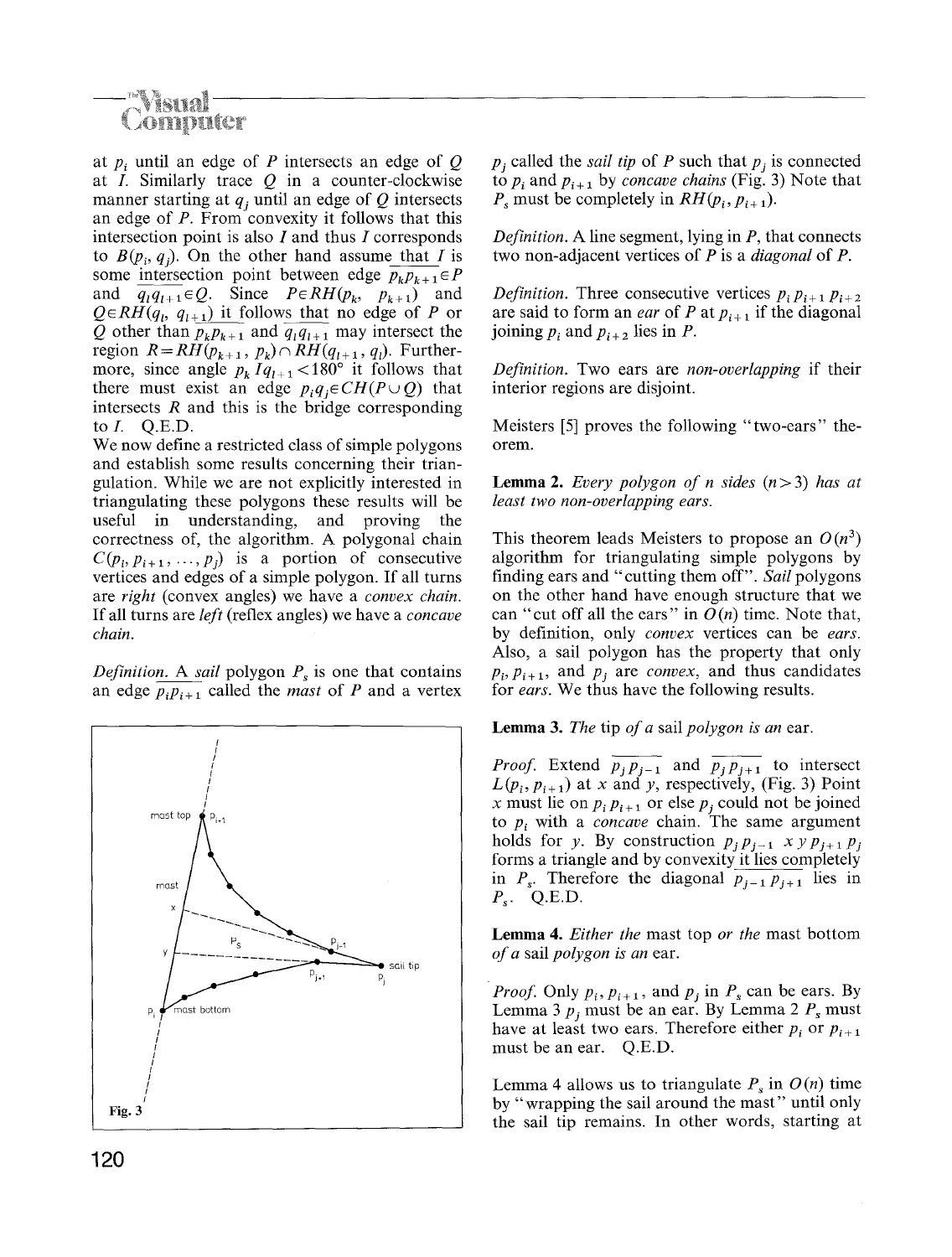

the mast we cut off either the top ear or the bottom ear and proceed to the polygon remaining. The correctness of the algorithm follows from the induction hypothesis that, at each step, the polygon remaining is a *sail* polygon. The proof of this induction hypothesis is left as an easy exercise for the reader. The linearity follows from the facf that at each step which takes constant time  $P_s$  contains one less vertex. Note that other linear time algorithms could be used for triangulating  $P_s$ . For example  $P_s$  is *edge-visible* from the mast and thus the algorithm of [13] can be used. Alternately,  $P_{\rm s}$ is *monotonic* in the direction perpendicular to the *mast* and therefore the algorithm of Garey et al. [3] applies. The advantages of the algorithm presented here are that, first, unlike those of [13] and [3] it does not incorporate backtracking and is thus simpler, and second, the last diagonal to be added is  $p_{i-1} p_{i+1}$ . This latter property is crucial for solving the polygon intersection problem. The "ear-cutting" algorithm is in essence a trimmed version of the algorithm of Garey et al. [3] that exploits the added structure that *sail* polygons have over *monotone* polygons.

#### **The algorithm**

Before describing the complete algorithm we present PROCEDURE STEPDOWN which receives as input a bridge  $B_k(p_i, p_j)$  of  $CH(P \cup Q)$  and exits



with the corresponding pair of edges that determine the intersection point  $I_k$ . Without loss of generality assume  $p_1$  and  $q_1$  form the bridge, Q is given in counter-clockwise order, and  $\overline{p_{s} p_{s+1}}$  $\overline{q_{t}q_{t+1}}$  determines the intersection point *I*. (Fig. 4.) A convenient data structure for P and Q here is a doubly-linked circular list so that we can scan in either direction and set up pointers between the vertices of  $P$  and those of  $Q$ . Procedure STEPDOWN finds the two vertices  $p<sub>s</sub>$ and *q*, that can then be used to compute *I*. The variables  $p_i$  and  $q_j$  are the "current" vertices under consideration and are a tentative solution. When the algorithm stops  $p_i = p_s$  and  $q_i = q_t$ . The boolean variable "finished" indicates when  $p_s$  and  $q_t$  are reached by taking on the value "true" after an execution of the "repeat" loop.

| PROCEDURE STEPDOWN                                   |
|------------------------------------------------------|
| {initialization} $i \leftarrow 1$ ; $i \leftarrow 1$ |
| repeat                                               |
| finished $\leftarrow$ true                           |
| while $(p_i p_{i+1} q_{i+1})$ left do                |
| begin                                                |
| $i \leftarrow i+1$                                   |
| finished $\leftarrow$ false                          |
| end                                                  |
| while $(q_i q_{i+1} p_{i+1})$ right do               |
| begin                                                |
| $i \leftarrow i+1$                                   |
| finished $\leftarrow$ false                          |
| end                                                  |
| until finished                                       |
| $p_s \leftarrow p_i$ ; $q_t \leftarrow q_i$          |
| <b>END STEPDOWN</b>                                  |

Lemma 5. *Procedure STEPDOWN correctly computes the intersection point corresponding to a bridge*   $in O(n)$  time.

*Proof.* The proof follows essentially from the realization that STEPDOWN is an implementation of the "ear-cutting" triangulation algorithm for *sail*  polygons given in the previous section. Note that  $(p_1, q_1, q_2, ..., q_t, I, p_s, p_{s-1}, ..., p_2)$  would be a *sail* polygon if  $I$  were a vertex connected to  $p_s$  and  $q_t$ . Thus the "ear-cutting" algorithm must eventually arrive at  $p_s \overline{q_t}$ . Now in a true *sail* polygon the algorithm automatically stops here because  $p_{s+1} = q_{t+1}$ . However, in this situation this is not the case since  $p_{s+1}$  and  $q_{t+1}$  belong to different polygonal chains. The tests for left and right turns in the inner WHILE loops of STEPDOWN not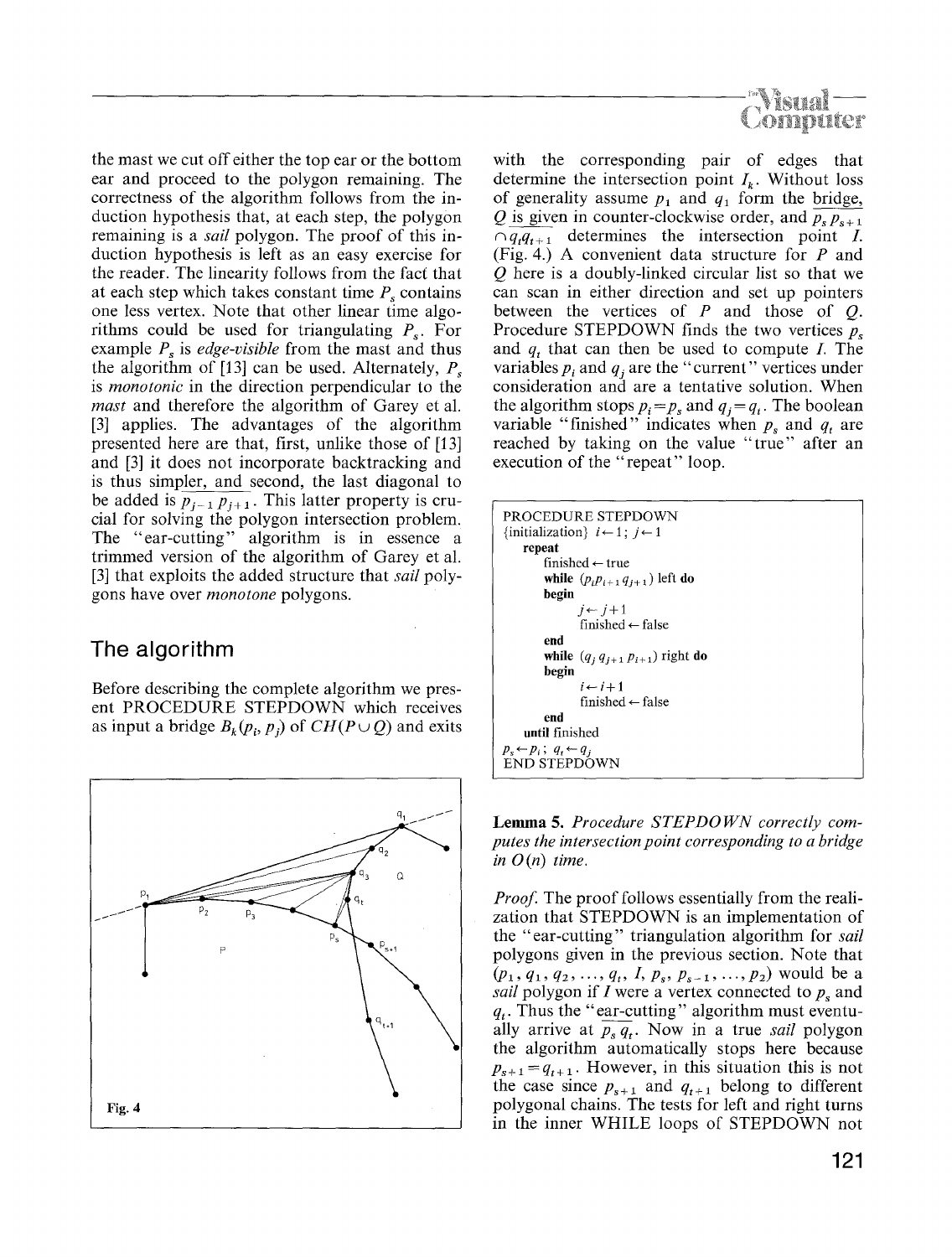# **Computer**

only prevent the algorithm from continuing past ps and *qt,* but also determine an ordering for "earcutting", by invoking Lemma 4. Q.E.D.

We now describe the algorithm for computing the intersection of two intersecting convex polygons P and O. The portions of the boundaries of P and Q outside  $P \cap Q$  will be referred to as *outer chains, those portions inside*  $P \cup O$  *as inner chains.* 

| Begin | ALGORITHM INTERCONPOL                                                                                                      |
|-------|----------------------------------------------------------------------------------------------------------------------------|
|       | <i>Step 1</i> . Find the convex hull of the union of P and $Q$ ,<br>$CH(P\cup O)$ .                                        |
|       | If $CH(P \cup Q) = P(\text{or } Q)$<br>then Exit with $Q$ (or $P$ ) as<br>the intersection; Else continue.                 |
|       | Step 2. For each bridge of $CH(P \cup Q)$ call procedure<br>STEPDOWN to compute the intersection points<br>of $P \cap O$ . |
|       | Step 3. Merge the <i>inner chains</i> of P and Q determined<br>by the intersection points found in step 2.                 |

Theorem. *Algorithm INTERCONPOL correctly computes the intersection polygon of two intersecting convex polygons P and O in*  $O(m+n)$  *time.* 

*Proof.* The correctness of the algorithm follows from Lemmas I and 5. Thus we turn to its complexity. Finding the convex hull of two intersecting convex polygons in step 1 can be done in  $O(m+n)$ time with several algorithms [7], [10], [11]. The simplest of all the algorithms is the "rotating caliper" method [11] which, unlike those of [7] and [10], does not involve backtracking and at the same time can answer the question of whether  $CH(P \cup Q) = P$  or Q. If there are *k* bridges on  $CH(P \cup Q)$  then STEPDOWN is called k times in step 2. Each call requires time linear in the number of vertices processed and the total number of these vertices is the sum total of the vertices on all the *outer chains* of P and Q. Thus step 2 runs in  $O(m +$  $n)$  time. Finally, if we leave pointers from the intersection points to the *inner* and *outer* chains in both directions, as we find them in step 2, then the merge step of the inner chains in step 3 can be done in linear time by a mere traversal of the two lists for  $P$  and  $Q$ . Q.E.D.

#### **Concluding remarks**

As a final remark we mention that the "ear-cutting" triangulation algorithm for *sail* polygons presented in section two can be applied to the problem of triangulating a set of  $n$  points on the plane in  $O(n \log n)$  time via divide-and-conquer. Here, if the points have been presorted, at each step we must merge two triangulations  $T_1$  and  $T_2$ which are linearly separable triangulated convex polygons (Fig. 5). The merge step consists of triangulating the *hourglass* polygon "in between"  $T_1$ and  $T_2$ . This region lies outside  $T_1$  and  $T_2$  but inside  $CH(T_1 \cup T_2)$ . An *hourglass* polygon is a polygon consisting of two edges called the top (bridge  $p_i, p_j$ ) and the bottom (bridge  $p_k, p_j$ ) such that  $p_i$  and  $p_i$  (as well as  $p_k, p_j$ ) are joined by *concave* chains and  $(p_i, p_j, p_k, p_l)$  forms a *convex* quadrilateral. Now consider a *critical line of support* between  $T_1$  and  $T_2$  at  $p_u$  and  $p_v$ . This line decomposes the *hourglass* polygon into two *sail*  polygons  $P_{s_1}$  and  $P_{s_2}$ . Finding the bridges and the edge  $p_n$ ,  $p_n$  can be done in linear time with the rotating calipers [11]. Triangulating the *sail* polygons will thus solve the merge of  $T_1$  and  $T_2$  in linear time which is sufficient to obtain the overall  $O(n)$ log *n*) performance. Note that the triangulation algorithms of [13] and [3] *cannot* be used here since an *hourglass* polygon need be neither *edge-visible*  nor *monotone.* Finally, we remark that this algo-



**End**